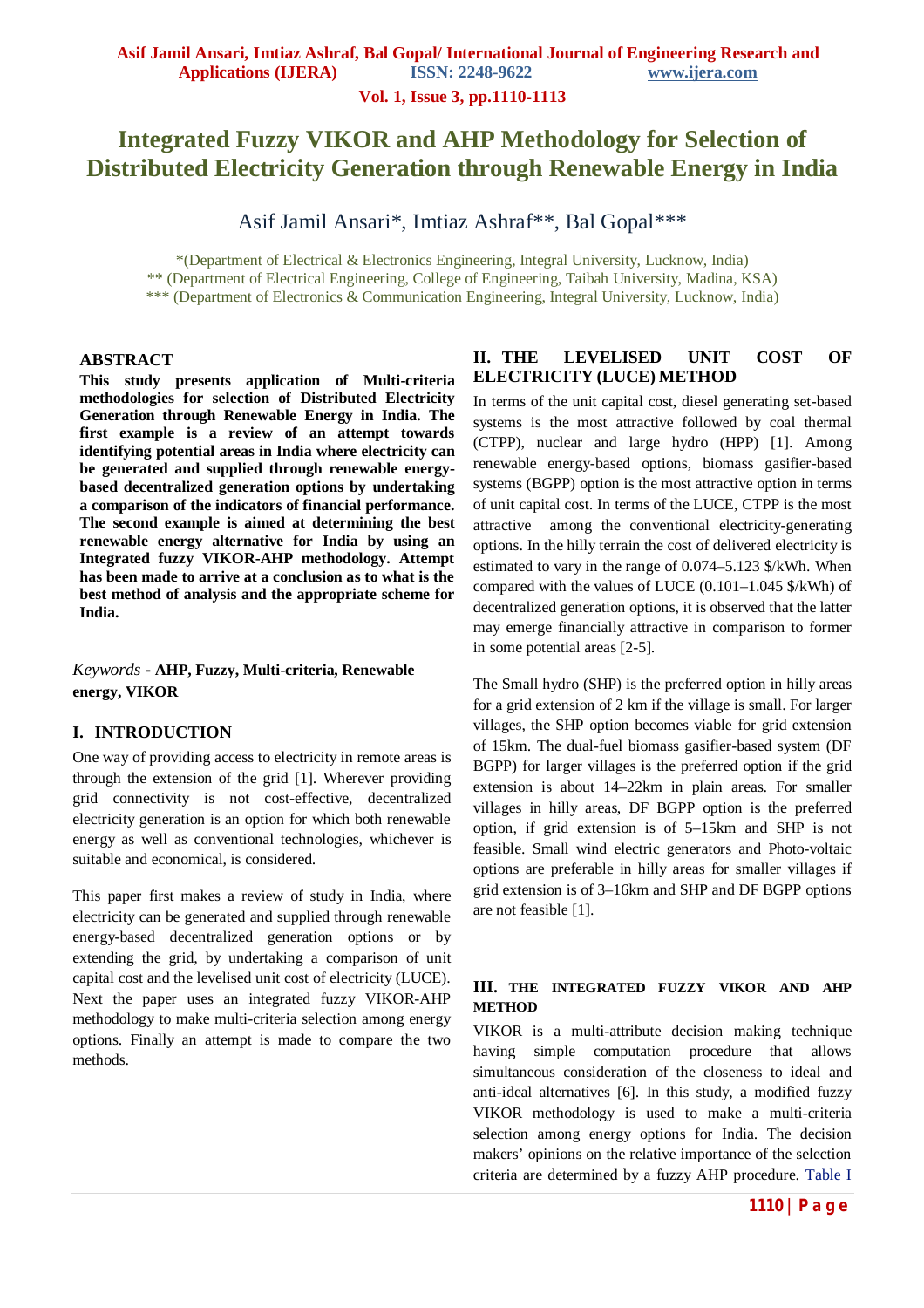# **Asif Jamil Ansari, Imtiaz Ashraf, Bal Gopal/ International Journal of Engineering Research and Applications (IJERA) ISSN: 2248-9622 www.ijera.com**

# **Vol. 1, Issue 3, pp.1110-1113**

lists the criteria utilized in evaluating renewable energy alternatives. The energy alternatives considered are: Thermal  $(E_1)$ , Large hydro  $(E_2)$ , Nuclear  $(E_3)$ , Biomass  $(E_4)$ , Diesel engine  $(E_5)$ , Small hydro  $(E_6)$ , Solar  $(E_7)$  and Wind  $(E_8)$ . The structure of the renewable energy planning decision making problem formulated in this study is presented in Fig. 1.

Next, the steps of the integrated fuzzy VIKOR-AHP algorithm are implemented. In order to determine the importance of each criterion, the experts employed a nine point scale given in Table II. Table III gives the results of the pair wise comparisons of the evaluation criteria made by three experts. In the next step, using Table II and Table III, the fuzzy evaluation matrix for the criteria weights is obtained as in Table IV. Finally, the normalized weight vector is obtained as in Table V [7].

Next step is the determination of the best energy source with the modified fuzzy VIKOR procedure. To do this, three experts evaluated the eight energy alternatives with respect to each criterion using Table VI. Evaluation results are given in Table VII. After calculating the arithmetic means of the associated fuzzy evaluation scores, fuzzy evaluation matrix is obtained as in Table VIII. Then, separation measures are computed as in Table IX. In the next step, *S*\*, *S*¯, *R*\* and *R*¯ fuzzy values are calculated (Table X). Table XI gives the results of the integrated fuzzy VIKOR-AHP

TABLE I. LIST OF EVALUATION CRITERIA IN MULTI-CRITERIA DECISION MAKING

| <b>Aspects</b> | <b>Criteria</b>              | <b>Notation</b> |
|----------------|------------------------------|-----------------|
| Technical      | Efficiency                   | Cı              |
|                | Exergy (rational) efficiency | C <sub>2</sub>  |
| Economic       | Investment cost              | $C_3$           |
|                | Operation & maintenance cost | C <sub>4</sub>  |
| Environmental  | $NOx$ emission               | C <sub>5</sub>  |
|                | $CO2$ emission               | C <sub>6</sub>  |
|                | Land use                     | $C_7$           |
| Social         | Social acceptability         | $C_8$           |
|                | Job creation                 |                 |

TABLE II. FUZZY EVALUATION SCORES FOR THE WEIGHTS

| Linguistic terms         | <b>Notation</b> | <b>Fuzzy score</b>        |
|--------------------------|-----------------|---------------------------|
| <b>Absolutely Strong</b> | AS              | (2, 5/2, 3)               |
| Very strong              | VS              | (3/2, 2, 5/2)             |
| Fairly strong            | FS              | (1, 3/2, 2)               |
| Slightly strong          | SS              | (1, 1, 3/2)               |
| Equal                    | E               | (1, 1, 1)                 |
| Slightly weak            | <b>SW</b>       | (2/3, 1, 1)               |
| Fairly weak              | FS              | (1/2, 2/3, 1)             |
| Very weak                | VS              | $(2/5, \frac{1}{2}, 2/3)$ |
| Absolutely weak          | AW              | (1/3, 2/5, 1/2)           |

analysis results. Based on the crisp  $Q_i$  index values, the ranking of the alternatives in descending order is determined as  $E_6$ ,  $E_3$ ,  $E_4$ ,  $E_7$ ,  $E_8$ ,  $E_2$ ,  $E_5$  and  $E_1$ . The best alternative is found to be *E<sup>6</sup>* (Small hydro).



Figure 1. The hierarchical structure for the selection of energy technology.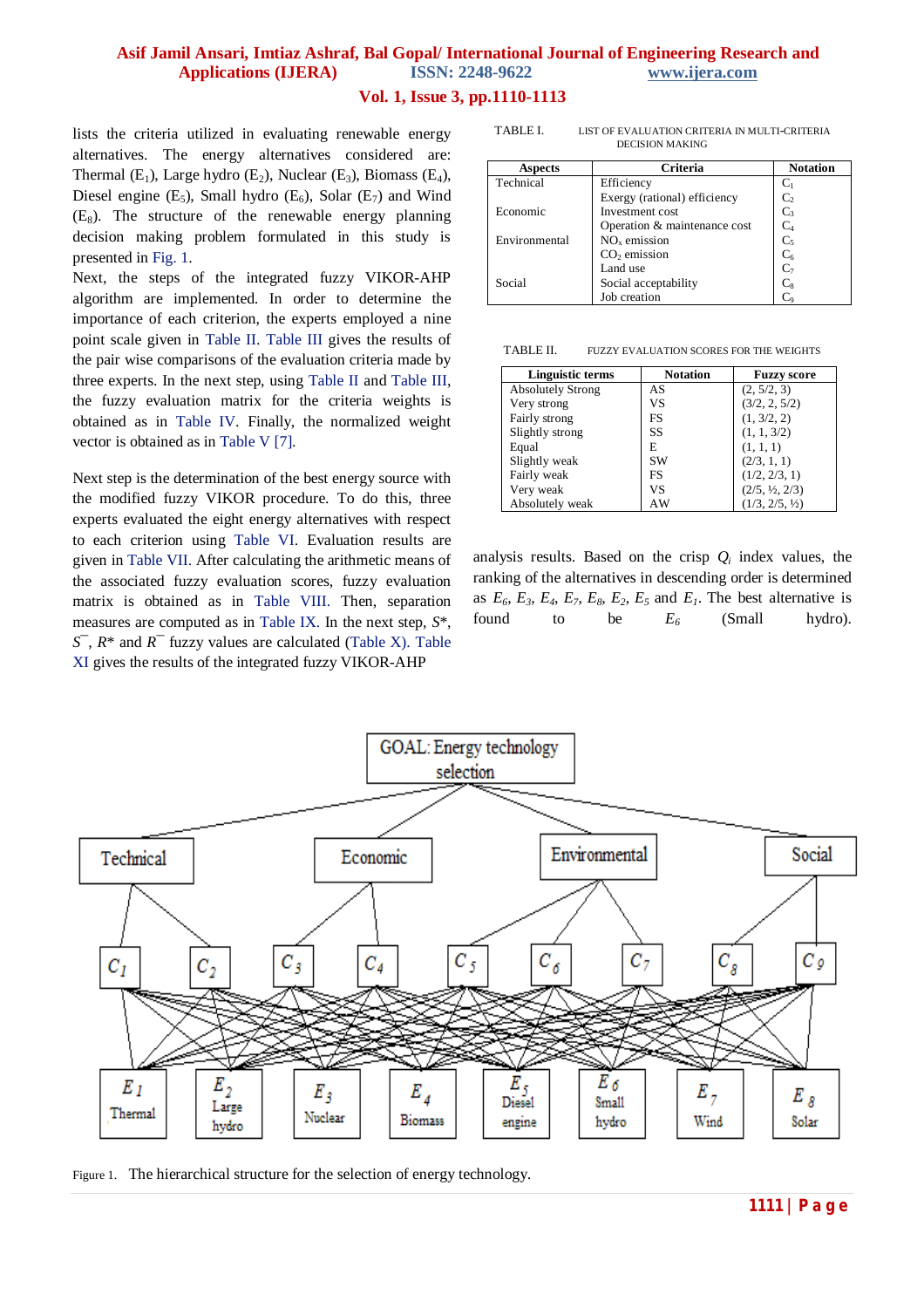#### Asif Jamil Ansari, Imtiaz Ashraf, Bal Gopal/International Journal of Engineering Research and **Applications (IJERA) ISSN: 2248-9622** www.ijera.com

### Vol. 1, Issue 3, pp.1110-1113

|                | $C_1$        | C <sub>2</sub> | $C_3$      | $C_4$      | $C_5$        | $C_6$        | $C_7$      | $C_8$         | C <sub>9</sub> |
|----------------|--------------|----------------|------------|------------|--------------|--------------|------------|---------------|----------------|
| $C_1$          | 1            | $E_1$ :SS      | $E_1:VS$   | $E_1$ :FS  | $E_1:SW$     | $E_1:SW$     | $E_1:SW$   | $E_1$ :SS     | $E_1$ :FS      |
|                |              | $E_2$ :SW      | $E_2$ :FS  | $E_2$ :SW  | $E_2: VW$    | $E_2: VW$    | $E_2$ :SS  | $E_2$ :SS     | $E_2$ :SS      |
|                |              | $E_3:SS$       | $E_3$ :FS  | $E_3:E$    | $E_3:SW$     | $E_3: VW$    | $E_3:E$    | $E_3:SS$      | $E_3$ :FS      |
| C <sub>2</sub> | $E_1:SW$     | 1              | $E_1$ :SS  | $E_1:E$    | $E_1:SW$     | $E_1:SW$     | $E_1$ :FW  | $E_1$ :SS     | $E_1:SW$       |
|                | $E_2$ :SS    |                | $E_2$ :SS  | $E_2$ : FW | $E_2$ : $E$  | $E_2: VW$    | $E_2:VS$   | $E_2:VS$      | $E_2$ :SS      |
|                | $E_3:SW$     |                | $E_3:E$    | $E_3:SW$   | $E_3:E$      | $E_3:SW$     | $E_3:E$    | $E_3:VS$      | $E_3:SW$       |
| $C_3$          | $E_1: VW$    | $E_1:SW$       | 1          | $E_1$ :FS  | $E_1$ : FW   | $E_1:SW$     | $E_1$ : FW | $E_1$ :E      | $E_1:E$        |
|                | $E_{2}$ : FW | $E_2$ :SW      |            | $E_2:E$    | $E_2$ :SS    | $E_2$ : FW   | $E_2$ :SS  | $E_2:VS$      | $E_2$ :SS      |
|                | $E_3$ : FW   | $E_3:E$        |            | $E_3:E$    | $E_3$ : FW   | $E_3:SW$     | $E_3:E$    | $E_3:SS$      | $E_3:SS$       |
| C <sub>4</sub> | $E_1$ : FW   | $E_1:E$        | $E_1$ : FW | 1          | $E_1$ : FW   | $E_1$ :FW    | $E_1:SW$   | $E_1:SW$      | $E_1:E$        |
|                | $E_2$ :SS    | $E_2$ :FS      | $E_2:E$    |            | $E_2$ :AW    | $E_2$ :FS    | $E_2$ :FS  | $E_2$ : FW    | $E_2$ : FW     |
|                | $E_3:E$      | $E_3$ :FS      | $E_3:E$    |            | $E_3$ : $FW$ | $E_3$ : FW   | $E_3:E$    | $E_3:SW$      | $E_3:SW$       |
| $C_5$          | $E_1$ :SS    | $E_1$ :SS      | $E_1$ :FS  | $E_1$ :FS  | 1            | $E_1$ : FW   | $E_1:SW$   | $E_1$ : $E_1$ | $E_1$ :SW      |
|                | $E_2:VS$     | $E_2:E$        | $E_2$ :SW  | $E_2:AS$   |              | $E_2$ :AW    | $E_2$ : FW | $E_2:AS$      | $E_2$ :FS      |
|                | $E_3:SS$     | $E_3:E$        | $E_3$ :FS  | $E_3$ :FS  |              | $E_3$ :FW    | $E_3:SW$   | $E_3$ :FS     | $E_3:E$        |
| $C_6$          | $E_1$ :SS    | $E_1$ :SS      | $E_1$ :SS  | $E_1$ :FS  | $E_1$ :FS    | $\mathbf{1}$ | $E_1$ :SS  | $E_1$ :SS     | $E_1$ :FS      |
|                | $E_2:VS$     | $E_2:VS$       | $E_2$ :FS  | $E_2$ : FW | $E_2:AS$     |              | $E_2$ :AW  | $E_2:SW$      | $E_2: VW$      |
|                | $E_3:VS$     | $E_3:SS$       | $E_3:SS$   | $E_3$ :FS  | $E_3:FS$     |              | $E_3:SS$   | $E_3:E$       | $E_3:E$        |
| $C_7$          | $E_1$ :SS    | $E_1$ :FS      | $E_1$ :FS  | $E_1$ :SS  | $E_1$ :SS    | $E_1:SW$     | 1          | $E_1$ :FS     | $E_1:VS$       |
|                | $E_2$ :SW    | $E_2: VW$      | $E_2$ :SW  | $E_2$ :FW  | $E_2$ :FS    | $E_2:AS$     |            | $E_2$ :FS     | $E_2:AS$       |
|                | $E_3:E$      | $E_3:E$        | $E_3:E$    | $E_3:E$    | $E_3:SS$     | $E_3:SW$     |            | $E_3:E$       | $E_3:AS$       |
| $C_8$          | $E_1:SW$     | $E_1:SW$       | $E_1:E$    | $E_1$ :SS  | $E_1:E$      | $E_1:SW$     | $E_1$ : FW | 1             | $E_1:VS$       |
|                | $E_2$ :SW    | $E_2: VW$      | $E_2: VW$  | $E_2$ :FS  | $E_2$ :AW    | $E_2$ :SS    | $E_2$ : FW |               | $E_2:E$        |
|                | $E_3:SW$     | $E_3: VW$      | $E_3:SW$   | $E_3:SS$   | $E_3$ : FW   | $E_3:E$      | $E_3:E$    |               | $E_3$ :SS      |
| C <sub>9</sub> | $E_1$ : FW   | $E_1$ :SS      | $E_1:E$    | $E_1:E$    | $E_1$ :SS    | $E_1$ : FW   | $E_1: VW$  | $E_1: VW$     | 1              |
|                | $E_2$ :SW    | $E_2$ :SW      | $E_2$ :SW  | $E_2$ :FS  | $E_2$ : FW   | $E_2:VS$     | $E_2$ :AW  | $E_2:E$       |                |
|                | $E_3$ : FW   | $E_3:SS$       | $E_3:SW$   | $E_3:SS$   | $E_3:E$      | $E_3:E$      | $E_3:AW$   | $E_3:SW$      |                |

TABLE III. PAIRWISE COMPARISON OF ENERGY SOURCE EVALUATION CRITERIA

TABLE IV. FUZZY EVALUATION MATRIX FOR THE WEIGHTS

|                |               | $\mathbf{C}_2$ | C3            |               |               |               |               | Cs.           | C,            |
|----------------|---------------|----------------|---------------|---------------|---------------|---------------|---------------|---------------|---------------|
| C <sub>1</sub> | 1.0, 1.0, 1.0 | 0.9, 1.0, 1.3  | 1.2, 1.7, 2.2 | 0.9, 1.2, 1.3 | 0.6, 0.8, 0.9 | 0.5, 0.7, 0.8 | 0.9, 1.0, 1.2 | 1.0, 1.0, 1.5 | 1.0, 1.3, 1.8 |
| C <sub>2</sub> | 0.8, 1.0, 1.2 | 1.0, 1.0, 1.0  | 1.0, 1.0, 1.3 | 0.7, 0.9, 1.0 | 0.9, 1.0, 1.0 | 0.6, 0.8, 0.9 | 1.0, 1.2, 1.5 | 1.3, 1.7, 2.2 | 0.8, 1.0, 1.2 |
| $C_{3}$        | 0.5, 0.6, 0.9 | 0.8, 1.0, 1.0  | 1.0, 1.0, 1.0 | 1.0, 1.2, 1.3 | 0.6, 0.8, 1.0 | 0.6, 0.9, 1.0 | 0.8, 0.9, 1.2 | 1.2, 1.3, 1.7 | 1.0, 1.0, 1.3 |
| $C_4$          | 0.8, 0.9, 1.2 | 1.0, 1.3, 1.7  | 0.8, 0.9, 1.0 | 1.0, 1.0, 1.0 | 0.4, 0.6, 0.8 | 0.7, 1.0, 1.3 | 0.9, 1.2, 1.3 | 0.6, 0.9, 1.0 | 0.7, 0.9, 1.0 |
| $C_5$          | 1.2, 1.3, 1.8 | 1.0, 1.0, 1.2  | 0.9, 1.3, 1.7 | 1.3, 1.8, 2.3 | 1.0, 1.0, 1.0 | 0.4, 0.6, 0.8 | 0.6, 0.9, 1.0 | 1.3, 1.7, 2.0 | 0.9, 1.2, 1.3 |
| $C_6$          | 1.3, 1.7, 2.2 | 1.2, 1.3, 1.8  | 1.0, 1.2, 1.7 | 0.9, 1.3, 1.7 | 1.3, 1.8, 2.3 | 1.0, 1.0, 1.0 | 0.8, 0.8, 1.2 | 0.9, 1.0, 1.2 | 0.8, 1.0, 1.2 |
| $C_{7}$        | 0.9, 1.0, 1.2 | 0.8, 1.0, 1.2  | 0.9, 1.2, 1.3 | 0.8, 0.9, 1.2 | 1.0, 1.2, 1.7 | 1.1, 1.5, 1.7 | 1.0, 1.0, 1.0 | 1.0, 1.3, 1.7 | 1.8, 2.3, 2.8 |
| $C_{8}$        | 0.7, 1.0, 1.0 | 0.5, 0.7, 0.8  | 0.7, 0.8, 0.9 | 1.0, 1.2, 1.7 | 0.6, 0.7, 0.8 | 0.9, 1.0, 1.2 | 0.7, 0.8, 1.0 | 1.0, 1.0, 1.0 | 1.2, 1.3, 1.7 |
| C.             | 0.6, 0.8, 1.0 | 0.9, 1.0, 1.3  | 0.8, 1.0, 1.0 | 1.0, 1.2, 1.5 | 0.8, 0.9, 1.2 | 1.0, 1.2, 1.5 | 0.4, 0.4, 0.6 | 0.7, 0.8, 0.9 | 1.0, 1.0, 1.0 |
|                |               |                |               |               |               |               |               |               |               |

TABLE V. RESULTS OF FUZZY AHP EXTENT ANALYSIS PROCEDURE

|                | $S_i = M_i = (l_i, m_i, u_i)$ | $W'_{i} = d'(C_{i})$ | $W_i = d(C_i)$ |
|----------------|-------------------------------|----------------------|----------------|
| $C_{1}$        | 0.076, 0.112, 0.167           | 0.806                | 0.116          |
| $C_{2}$        | 0.077, 0.111, 0.157           | 0.775                | 0.111          |
| $C_{3}$        | 0.071, 0.100, 0.144           | 0.644                | 0.092          |
| C <sub>4</sub> | 0.066, 0.100, 0.143           | 0.640                | 0.092          |
| $C_5$          | 0.082, 0.124, 0.182           | 0.931                | 0.134          |
| $C_6$          | 0.087, 0.128, 0.198           | 0.973                | 0.140          |
| $C_7$          | 0.088, 0.131, 0.191           | 1.000                | 0.143          |
| $\mathbf{C}_8$ | 0.069, 0.098, 0.140           | 0.611                | 0.088          |
| $\mathbf{C}_9$ | 0.068, 0.096, 0.139           | 0.593                | 0.085          |

TARI F VI FUZZY EVALUATION SCORES FOR THE ALTERNATIVES

| <b>Linguistic terms</b> | <b>Notation</b> | <b>Fuzzy score</b> |
|-------------------------|-----------------|--------------------|
| Very poor               | VP              | (0, 0, 1)          |
| Poor                    | D               | (0, 1, 3)          |
| Medium poor             | МP              | (1, 3, 5)          |
| Fair                    |                 | (3, 5, 7)          |
| Medium good             | MG              | (5, 7, 9)          |
| Good                    |                 | (7, 9, 10)         |
| Very good               | VG              | (9, 10, 10)        |

### **IV. CONCLUSION**

The LUCE method, based on site specific data, concludes that in terms of the unit capital cost, diesel generating setbased systems appear to be the most attractive followed by coal thermal, nuclear and large HPP for India. Among renewable energy-based options, Biomass gasifier-based system is the most attractive option in terms of unit capital cost. In terms of the LUCE, coal thermal option is the most attractive options among the conventional electricitygenerating options. The 'Small hydro (SHP)' is the preferred option in hilly areas for grid extension.

The integrated Fuzzy VIKOR and AHP method also determines 'Small hydro' as the best energy alternative for India followed by Nuclear and Biomass.

Overall these methods agree but the LUCE method (being site specific) gives the best assessment.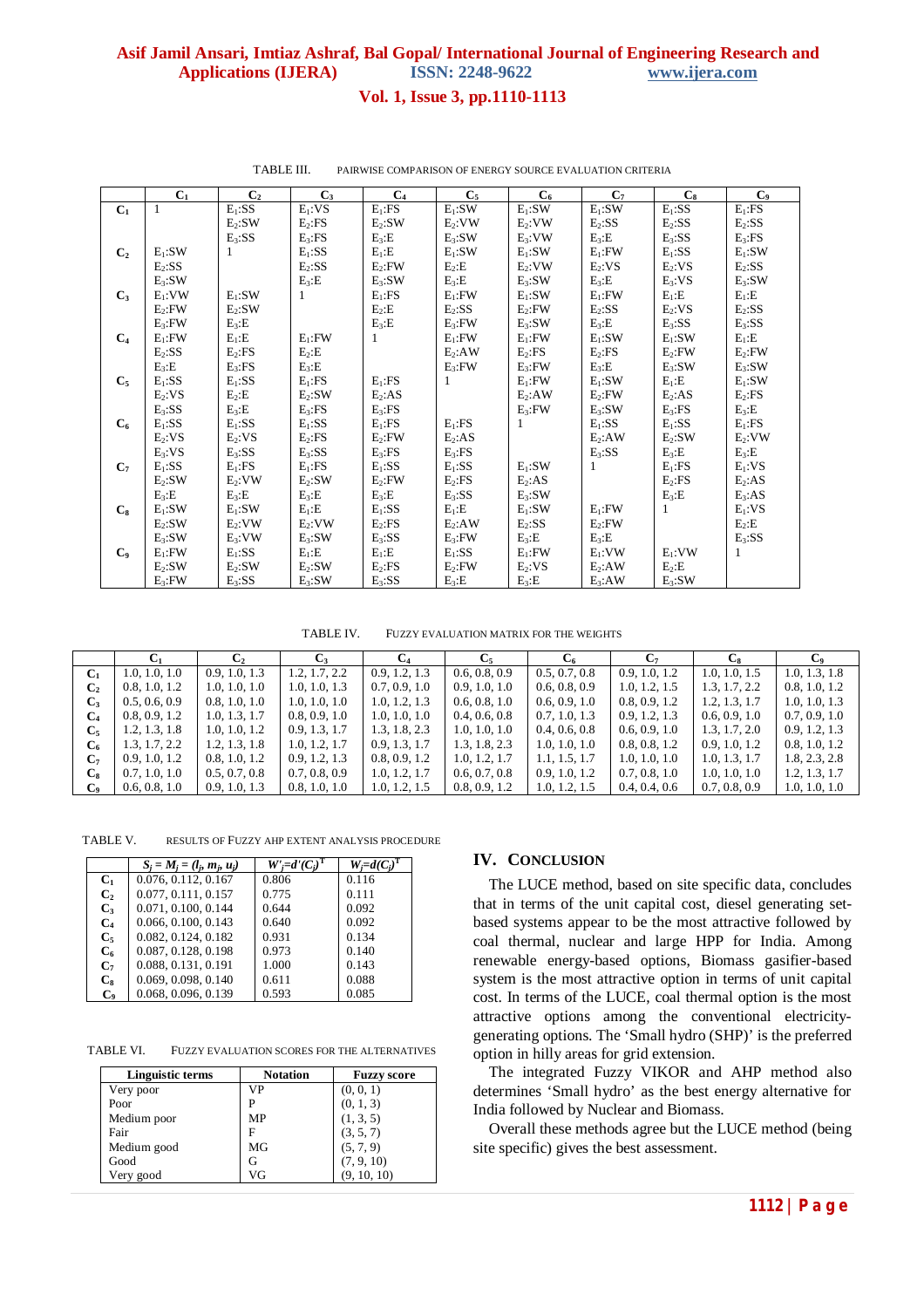# **Asif Jamil Ansari, Imtiaz Ashraf, Bal Gopal/ International Journal of Engineering Research and Applications (IJERA) ISSN: 2248-9622 www.ijera.com**

## **Vol. 1, Issue 3, pp.1110-1113**

|       | C <sub>1</sub> | C <sub>2</sub> | $C_{3}$     | $C_4$     | $C_5$       | $C_6$       | $C_7$       | $C_8$       | $\mathbf{C}_9$ |
|-------|----------------|----------------|-------------|-----------|-------------|-------------|-------------|-------------|----------------|
| $E_1$ | $E_1$ : $P$    | $E_1$ : $P$    | $E_1$ : $P$ | $E_1$ :F  | $E_1$ :MP   | $E_1$ :MP   | $E_1$ : $P$ | $E_1$ :MP   | $E_1$ :F       |
|       | $E_2$ :F       | $E_2$ :F       | $E_2$ :F    | $E_2$ :F  | $E_2:VP$    | $E_2$ : $P$ | $E_2$ :F    | $E_2$ :F    | $E_2$ :F       |
|       | $E_3$ :P       | $E_3$ :MP      | $E_3$ :MP   | $E_3$ :F  | $E_3$ :MP   | $E_3$ : $P$ | $E_3$ :MP   | $E_3$ :MP   | $E_3$ :F       |
| $E_2$ | $E_1$ :F       | $E_1$ :F       | $E_1$ :MG   | $E_1$ :F  | $E_1:G$     | $E_1:G$     | $E_1$ :MP   | $E_1$ :MP   | $E_1:G$        |
|       | $E_2$ : $P$    | $E_2$ :P       | $E_2$ : $P$ | $E_2:G$   | $E_2:VG$    | $E_2:VG$    | $E_2$ :P    | $E_2$ : $P$ | $E_2$ :F       |
|       | $E_3$ :F       | $E_3$ : $P$    | $E_3$ : $P$ | $E_3:MG$  | $E_3:G$     | $E_3:G$     | $E_3$ :P    | $E_3$ : $P$ | $E_3:MG$       |
| $E_3$ | $E_1:VG$       | $E_1:G$        | $E_1$ :MP   | $E_1$ :MP | $E_1$ :MG   | $E_1$ :MG   | $E_1$ :MG   | $E_1:G$     | $E_1:G$        |
|       | $E_2:G$        | $E_2:G$        | $E_2$ :P    | $E_2$ :F  | $E_2:VG$    | $E_2:VG$    | $E_2$ :F    | $E_2$ :P    | $E_2$ :P       |
|       | $E_3:MG$       | $E_3:MG$       | $E_3$ :MP   | $E_3$ :F  | $E_3:G$     | $E_3:G$     | $E_3:MG$    | $E_3$ : $P$ | $E_3:G$        |
| $E_4$ | $E_1:VP$       | $E_1$ :P       | $E_1:G$     | $E_1:G$   | $E_1:G$     | $E_1:G$     | $E_1:G$     | $E_1:G$     | $E_1:VP$       |
|       | $E_2$ :F       | $E_2$ :F       | $E_2:G$     | $E_2$ :F  | $E_2$ :F    | $E_2$ :F    | $E_2:VG$    | $E_2:VG$    | $E_2$ :P       |
|       | $E_3$ :P       | $E_3$ :MP      | $E_3:VG$    | $E_3:G$   | $E_3:G$     | $E_3:MG$    | $E_3:MG$    | $E_3:MG$    | $E_3$ :MP      |
| $E_5$ | $E_1$ :MP      | $E_1$ :MP      | $E_1$ :F    | $E_1$ :F  | $E_1$ :MP   | $E_1$ :MP   | $E_1$ :MG   | $E_1$ :MG   | $E_1$ :F       |
|       | $E_2:VP$       | $E_2$ :VP      | $E_2$ :F    | $E_2$ :F  | $E_2$ : $P$ | $E_2$ : $P$ | $E_2$ :F    | $E_2$ :F    | $E_2$ :P       |
|       | $E_3:VP$       | $E_3$ :MP      | $E_3$ :F    | $E_3$ :F  | $E_3$ :MP   | $E_3$ :MP   | $E_3$ :F    | $E_3:MG$    | $E_3$ :MP      |
| $E_6$ | $E_1:G$        | $E_1:G$        | $E_1$ :MG   | $E_1$ :MG | $E_1:VG$    | $E_1:VG$    | $E_1$ :MG   | $E_1$ :MG   | $E_1$ :MG      |
|       | $E_2$ : $P$    | $E_2$ :P       | $E_2:G$     | $E_2:G$   | $E_2:G$     | $E_2:G$     | $E_2:G$     | $E_2:G$     | $E_2$ : $P$    |
|       | $E_3:MG$       | $E_3:MG$       | $E_3:G$     | $E_3:G$   | $E_3:VG$    | $E_3:MG$    | $E_3:G$     | $E_3:MG$    | $E_3$ :F       |
| $E_7$ | $E_1$ :MP      | $E_1$ :MP      | $E_1$ :MP   | $E_1:VG$  | $E_1:VG$    | $E_1:VG$    | $E_1$ :MG   | $E_1$ :MG   | $E_1:VP$       |
|       | $E_2$ : $P$    | $E_2$ : $P$    | $E_2$ : $P$ | $E_2:VG$  | $E_2:VG$    | $E_2$ :VG   | $E_2:G$     | $E_2:G$     | $E_2$ :F       |
|       | $E_3$ :MP      | $E_3$ : $P$    | $E_3$ : $P$ | $E_3:VG$  | $E_3:VG$    | $E_3:VG$    | $E_3:G$     | $E_3:MG$    | $E_3$ :MP      |
| $E_8$ | $E_1$ :MP      | $E_1$ :MP      | $E_1$ :F    | $E_1$ :F  | $E_1:VG$    | $E_1:VG$    | $E_1$ :MP   | $E_1$ :F    | $E_1:VP$       |
|       | $E_2:G$        | $E_2:G$        | $E_2$ :P    | $E_2$ :F  | $E_2:VG$    | $E_2:VG$    | $E_2$ :P    | $E_2:G$     | $E_2:G$        |
|       | $E_3$ :F       | $E_3$ :F       | $E_3$ :F    | $E_3$ :F  | $E_3:VG$    | $E_3:VG$    | $E_3:MP$    | $E_3:G$     | $E_3:G$        |

#### TABLE VII. EVALUATION SCORES OF THE ENERGY ALTERNATIVES

TABLE VIII. FUZZY EVALUATION MATRIX FOR THE ALTERNATIVES

|                  |               |               | C <sub>3</sub> | $C_4$         | $C_5$          |                |               | $C_{8}$       |               |
|------------------|---------------|---------------|----------------|---------------|----------------|----------------|---------------|---------------|---------------|
| $E_1$            | 1.0, 2.3, 4.3 | 1.7, 3.7, 5.7 | 1.7, 3.7, 5.7  | 3.0, 5.0, 7.0 | 0.7, 2.0, 3.7  | 0.3, 1.7, 3.7  | 1.3, 3.0, 5.0 | 1.7, 3.7, 5.7 | 3.0, 5.0, 7.0 |
| $\mathbf{E}_{2}$ | 2.0, 3.7, 5.7 | 1.0, 2.3, 4.3 | 1.7, 3.0, 5.0  | 5.0, 7.0, 8.7 | 7.7, 9.3, 10.0 | 7.7, 9.3, 10.0 | 0.3, 1.7, 3.7 | 0.3, 1.7, 3.7 | 5.0, 7.0, 8.7 |
| E <sub>3</sub>   | 7.0, 8.7, 9.7 | 6.3, 8.3, 9.7 | 0.7, 2.3, 4.3  | 2.3, 4.3, 6.3 | 7.0, 8.7, 9.7  | 7.0, 8.7, 9.7  | 4.3, 6.3, 8.3 | 2.3, 3.7, 5.3 | 4.7, 6.3, 7.7 |
| $E_4$            | 1.0, 2.0, 3.7 | 1.3, 3.0, 5.0 | 7.7, 9.3, 10.0 | 5.7, 7.7, 9.0 | 5.7, 7.7, 9.0  | 5.0, 7.0, 8.7  | 7.0, 8.7, 9.7 | 7.0, 8.7, 9.7 | 0.3, 1.3, 3.0 |
| $\mathbf{E}$     | 0.3, 1.0, 2.3 | 0.7, 2.0, 3.7 | 3.0, 5.0, 7.0  | 3.0, 5.0, 7.0 | 0.7, 2.3, 4.3  | 0.7, 2.3, 4.3  | 3.7, 5.7, 7.7 | 4.3, 6.3, 8.3 | 1.3, 3.0, 5.0 |
| $E_6$            | 4.0, 5.7, 7.3 | 4.0, 5.7, 7.3 | 6.3, 8.3, 9.7  | 6.3, 8.3, 9.7 | 8.3, 9.7, 10.0 | 7.0, 8.7, 9.7  | 6.3, 8.3, 9.7 | 5.7, 7.7, 9.3 | 2.7, 4.3, 6.3 |
| $E_7$            | 0.7, 2.3, 4.3 | 0.3, 1.7, 3.7 | 0.3, 1.7, 3.7  | 9.0, 10, 10   | 9.0, 10, 10    | 9.0, 10, 10    | 6.3, 8.3, 9.7 | 5.7, 7.7, 9.3 | 1.3, 2.7, 4.3 |
| $E_8$            | 3.7, 5.7, 7.3 | 3.7, 5.7, 7.3 | 3.0, 5.0, 7.0  | 3.0, 5.0, 7.0 | 9.0, 10, 10    | 9.0, 10, 10    | 0.7, 2.3, 4.3 | 5.7, 7.7, 9.0 | 4.7, 6.0, 7.0 |

TABLE IX. SEPARATION MEASURES OF ALTERNATIVES

|                | S,                  | R,                  |
|----------------|---------------------|---------------------|
| ${\bf E}_1$    | 0.572, 0.795, 1.106 | 0.087, 0.128, 0.198 |
| E <sub>2</sub> | 0.405, 0.561, 0.726 | 0.088, 0.131, 0.191 |
| $E_3$          | 0.261, 0.359, 0.463 | 0.067, 0.100, 0.143 |
| $E_4$          | 0.305, 0.405, 0.506 | 0.068, 0.098, 0.139 |
| $E_5$          | 0.459, 0.758, 1.040 | 0.083, 0.119, 0.179 |
| $E_6$          | 0.186, 0.224, 0.212 | 0.034, 0.046, 0.063 |
| $E_7$          | 0.296, 0.398, 0.539 | 0.077, 0.111, 0.157 |
| ${\bf E_8}$    | 0.274, 0.384, 0.532 | 0.083, 0.120, 0.172 |
|                |                     |                     |

TABLE X. *S*\*, *S*¯, *R*\* AND *R*¯ VALUES

| $\mathbf{S}^*$ | 0.186, 0.224, 0.212 |
|----------------|---------------------|
|                | 0.572, 0.795, 1.106 |
| R*             | 0.034, 0.046, 0.063 |
|                | 0.088, 0.131, 0.198 |

TABLE XI. INTEGRATED FUZZY VIKOR-AHP ANALYSIS RESULTS

|                |                     | $\varrho_{\scriptscriptstyle i}$ | <b>Rank order</b> |
|----------------|---------------------|----------------------------------|-------------------|
| ${\bf E_1}$    | 0.991, 0.982, 1.000 | 0.986                            | 8                 |
| E <sub>2</sub> | 0.784, 0.795, 0.762 | 0.788                            | 6                 |
| $E_3$          | 0.402, 0.436, 0.437 | 0.430                            | っ                 |
| $\mathbf{E}_4$ | 0.469, 0.464, 0.446 | 0.462                            | 3                 |
| E <sub>5</sub> | 0.807, 0.897, 0.893 | 0.881                            |                   |
| $E_6$          | 0.000, 0.000, 0.000 | 0.000                            |                   |
| $E_7$          | 0.541, 0.535, 0.531 | 0.535                            |                   |
| ${\bf E_8}$    | 0.568, 0.575, 0.583 | 0.575                            |                   |

### **REFERENCES**

- [1] M.R. Nouni, S.C. Mullick, T.C. Kandpal, Providing Electricity Access to Remote Areas in India: An Approach towards identifying Potential Areas for Decentralized Electricity Supply, *Renewable and Sustainable Energy Reviews*, 12 (2008), 1187-1220.
- [2] M.R. Nouni, S.C. Mullick, T.C. Kandpal, Technoeconomics of Small Wind Electric Generator Projects for Decentralized Power Supply in India, *Energy Policy* 35 (2007), 2491–2506.
- [3] M.R. Nouni, S.C. Mullick, T.C. Kandpal, Biomass gasifier projects for decentralized power supply in India: A financial evaluation, *Energy Policy* 35 (2007), 1373–1385.
- [4] M.R. Nouni, S.C. Mullick, T.C. Kandpal, Photovoltaic projects for decentralized power supply in India: A financial evaluation, *Energy Policy* 34 (2006), 3727– 3738.
- [5] M.R. Nouni, S.C. Mullick, T.C. Kandpal, Technoeconomics of micro-hydro projects for decentralized power supply in India, *Energy Policy* 34 (2006), 1161– 1174.
- [6] Tolga Kaya, Cengiz Kahraman, Multicriteria renewable energy planning using an integrated fuzzy VIKOR & AHP methodology: The case of Istanbul, *Energy* 35 (2010), 2517-2527.
- [7] Ji-Feng Ding, Partner selection of strategic alliance for a liner shipping company using extent analysis method of fuzzyAHP, *Journal of Marine Science and Technology,* Vol. 17, No. 2, pp. 97-105 (200